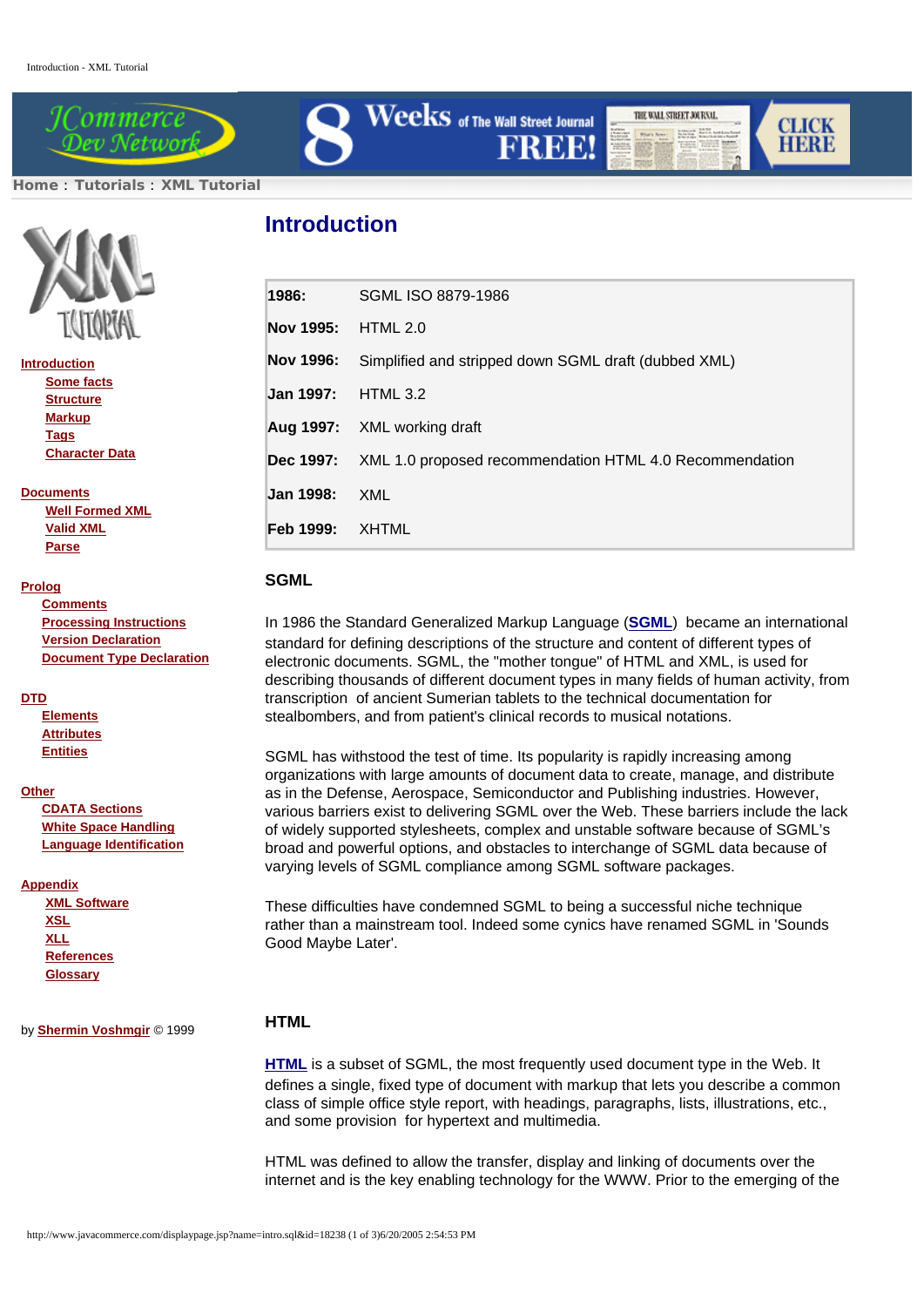internet, it was unusual in the word of computing to hear the word "page" used to describe elements of data. But HTML web pages have amazing similarities with paper in their role of information publishing. Both HTML and paper pages

- are optimized for visual clarity.
- focus on ultimate usability (but not on reusability),
- contain no contextual information, and
- have no document structure to enable automation.

Today's web is created by Hand for Eyes only. HTML has too low an "Information IQ" to enable many desirable applications. HTML was designed as a markup language an with simple structures, strong emphasis on formatting and was weak for encoding content. It was not designed to encode structure and semantics needed for complex applications.

## **XML**

Because of the lack of SGML support in mainstream Web browsers, most applications that deliver SGML information over the Web convert the SGML to HTML. This downtranslation removes much of the intelligence of the original SGML information. That lost intelligence virtually eliminates information flexibility and poses a significant barrier to reuse, interchange, and automation.

For this reason, XML (Extensible Markup Language) was developed by the XML working group (known as the SGML Editorial Review Board) formed under the auspices of the **World Wide Web Consortium (W3C)** in 1996. XML is a highly functional subset of SGML. The purpose of XML is to specify an SGML subset that works very well for delivering SGML information over the Web. When the mainstream Web browsers support XML, it is believed that it's going to be very easy to publish SGML information on the Web. It's actually misnamed because XML is not a single Markup Language. It is a metalanguage to let users design their own markup language.

XML is a public format and not a proprietary format of any company. The v 1.0 specifications was accepted by the W3C as Recommendation on February 10, 1998.

XML was conceived as a means of regaining the power and flexibility of SGML without most of its complexity. While retaining the beneficial features of SGML, XML removes many of the more complex features of SGML that make the authoring and design of suitable software both difficult and costly. But XML also lacks some important capabilities of SGML that primarily affect document creation, not document delivery. That's because XML was not designed to replace SGML in every respect.

The question that is open is not whether XML will succeed as a widespread data format, but rather how fast, to what level of success and with what products. The question of whether XML would enter the market was answered when Microsoft, Adobe, Netscape and other big market players not only supported the development of the new standard but began making sizable product investments to this new format. The leading Web browser Products already support XML in their latest releases. The momentum building behind the XML effort means that XML is inevitably destined to become the mainstream technology for powering broadly functional and highly valuable business applications on the Internet, intranets, and extranets.